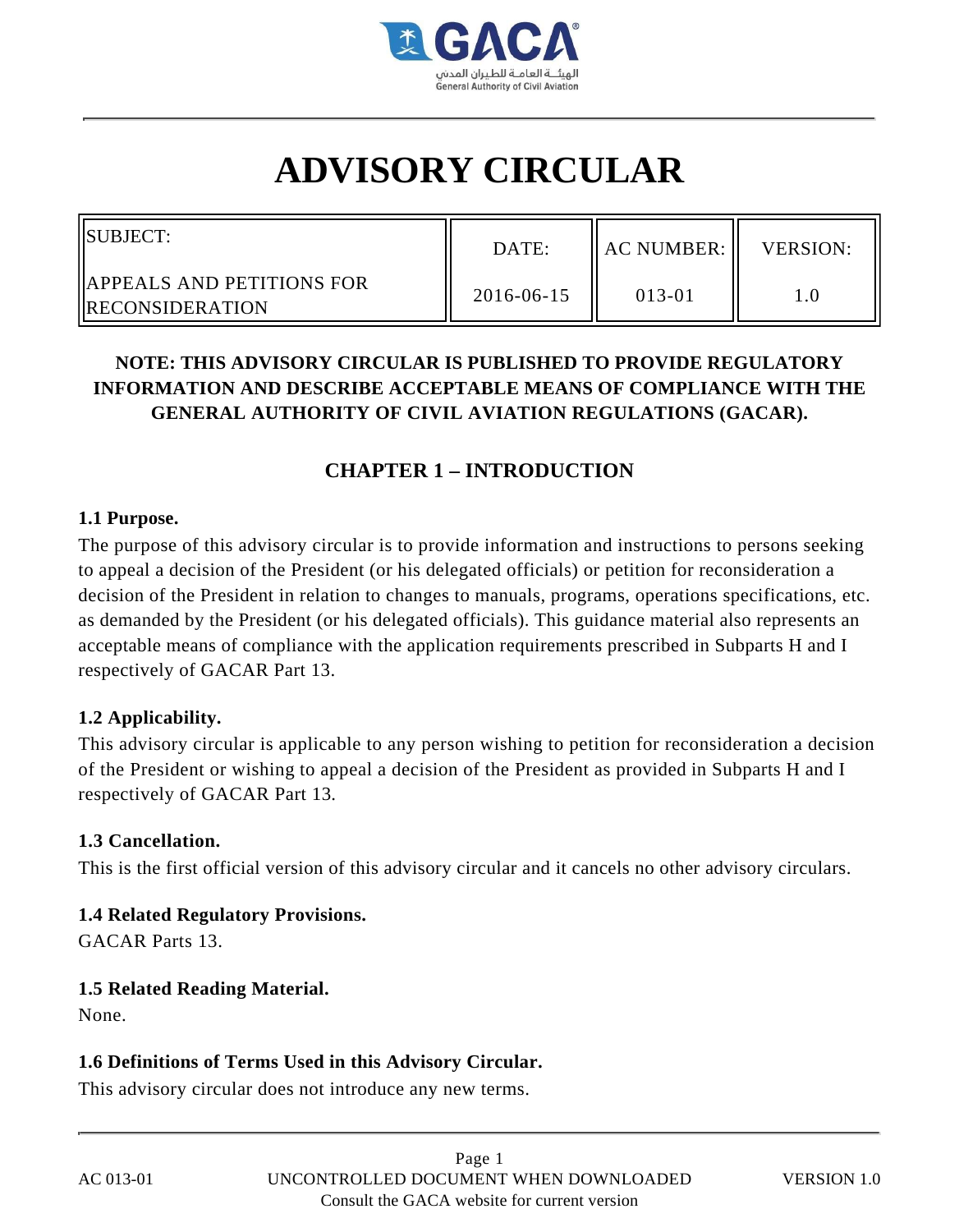

# **1.7 Approval.**

This advisory circular has been approved for publication by the Assistant President, Safety, Security and Air Transport Sector of the General Authority of Civil Aviation.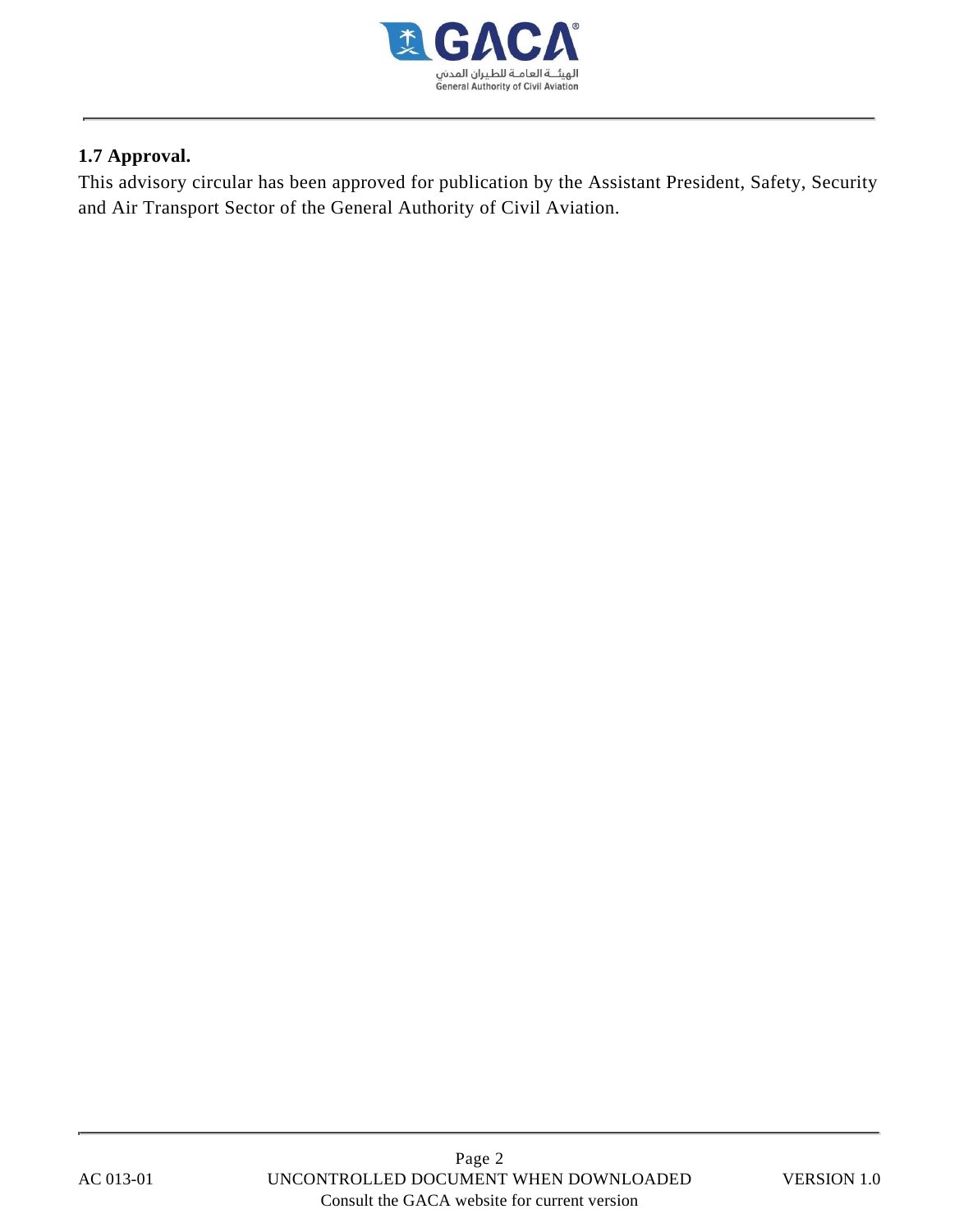

# **CHAPTER 2 – APPEAL PROCEDURES**

# **2.1 General.**

This chapter summarizes essential information for appealing a decision of the President under Subpart I of GACAR Part 13. An appeal to reconsider a decision of the President, or his delegated officials, may be initiated by an affected party when they believe that the decision was made incorrectly, unfairly, or without the benefit of all available information. The GACA is prepared to hear appeals, subject to certain limitations, in order to ensure that the rights of all affected parties are respected while ensuring that the GACA carries out its regulatory obligations.

# **2.2 Availability of Appeal.**

An appeal may be lodged by any person affected by a decision of the President, or his delegated officials, to deny a certificate/approval/authorization or to impose compliance enforcement actions. The appeal procedures described in this chapter DO NOT apply to decisions concerning punitive actions rendered by the Committee established under Article 174 of the Civil Aviation Law. Committee decisions may be appealed before the Board of Grievances within 60 days from the date of notification of the parties.

# **2.3 Submission and Timeliness of Appeal.**

An appellant (i.e. the person lodging an appeal) who is the subject of a certificate/approval /authorization denial or compliance enforcement action must lodge his appeal in writing to the Assistant President, Safety, Security and Air Transport (SS&AT) Sector within 14 calendar days after receiving the certificate/approval/authorization denial or compliance enforcement notice. In its notice of appeal, the appellant must state the basis for the appeal outlining why they believe the decision was incorrect, unfair, or without the benefit of all relevant information. The appellant may submit written material with the notice of appeal or request a meeting with appropriate GACA representatives to provide the additional information that supports their appeal. At the meeting, the appellant may present a written or oral response to the GACA decision. If the appellant does not request a meeting with GACA representatives, the GACA will base its decision solely on the written material submitted with the notice of appeal.

# **2.4 Rejection of a Notice of Appeal.**

The Assistant President, SS&AT Sector may reject outright any frivolous, repetitive, or dilatory appeals.

# **2.5 Appeal Panel.**

An appeal panel chosen by the Assistant President, SS&AT Sector will consider the appeal. The appeal panel will consist of at least two senior management representatives and one technical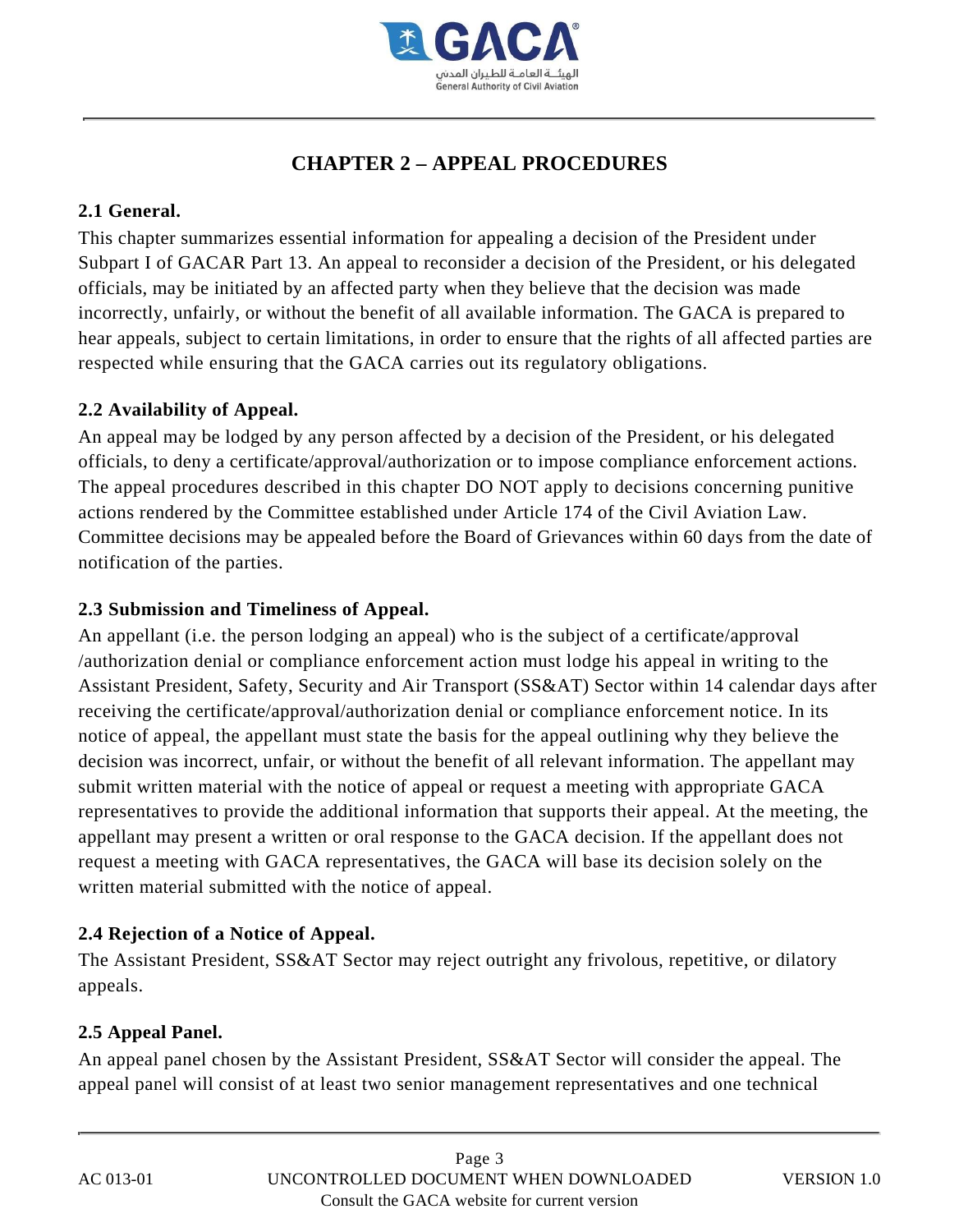

specialist who was not involved in the decision making that led to the notice of appeal.

NOTE: For the appeal of medical certification decisions the appeal panel may consist of one or more medical doctors specializing in aviation medicine.

# **2.6 Meeting with the Appellant.**

In most cases, the appeal panel will wish to meet with the appellant to better understand the circumstances surrounding the decision that is being appealed. The procedures for the conduct of meetings with the appellant are as follows:

(a) *Scheduling.* The appeal panel will normally schedule meetings with the appellant within 15 calendar days of receipt of the notice of appeal.

(b) *Participants.* The appellant and his representatives may attend the meeting with the appeal panel. If the appellant chooses to have legal counsel attend the meeting, the appeal panel may arrange to have legal counsel from the GACA attend.

(c) *Meeting Record.* The GACA will keep a record of the meeting and send a copy of the meeting record to the appellant within 15 working days of the meeting. The appellant may send comments or proposed revisions to the GACA for consideration.

# **2.7 Appeal Decision.**

The appeal panel will consider the evidence provided by the appellant and the GACA's records related to the certification/approval/authorization denial or compliance enforcement decisions. The appeal panel will document its deliberations and rationale for its recommendations within 45 working days of the date of the notice of appeal. The Assistant President, SS&AT Sector will make the final decision of the appeal with consideration of the recommendations of the appeal panel. The GACA will notify the appellant by registered mail of the final decision within 15 working days after the Assistant President makes his decision. The notice of decision will contain the following:

(a) *The Decision.* The decision may affirm, modify or reverse the original decision or action by the GACA. If the certification/approval/authorization denial or compliance enforcement decision is reversed or modified, the notice will state the effective date of the reversal and any actions required on the appellant's part to resume or commence the performance of privileges

(b) *Reason for the Decision.* The notice will state the justification for the decision including a response to the arguments presented by the appellant.

(c) *Right to Further Appeal.* The notice will state that the decision is final unless the appellant petitions the Board of Directors of the GACA in writing and the Board agrees to hear the appeal.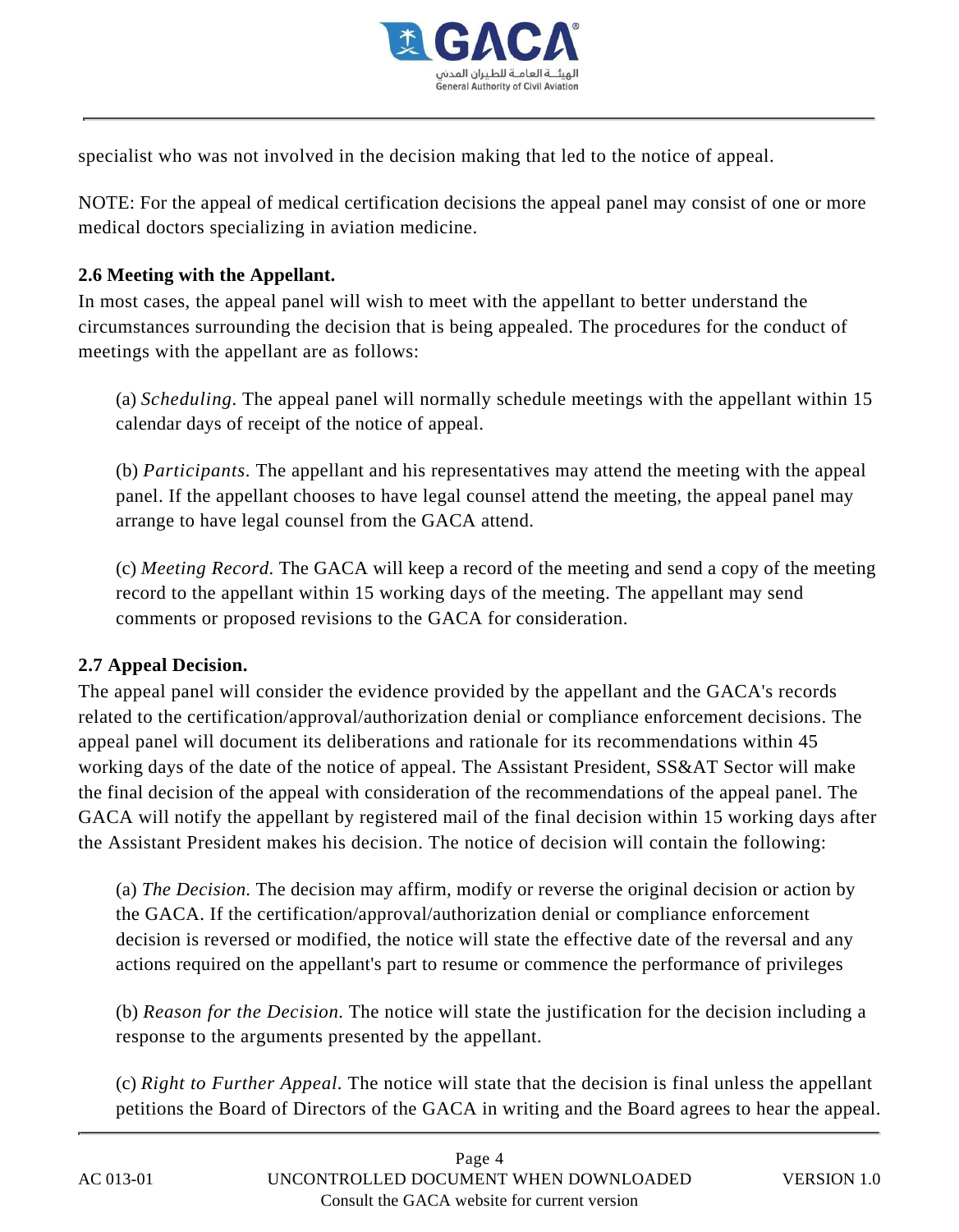

# **CHAPTER 3 – PROCEDURES FOR PETITIONING FOR RECONSIDERATION**

#### **3.1 General.**

This chapter summarizes essential information for petitioning for reconsideration of the following as provided under Subpart H of GACAR Part 13:

- (a) A notice of change to a program or procedure;
- (b) An amendment to operations specifications or authorizing documents; and
- (c) A denial of an applied for amendment to operations specifications or authorizing documents.

The GACA is prepared to hear petitions for reconsideration, subject to certain limitations, in order to ensure that the rights of all affected parties are respected while ensuring that the GACA carries out its regulatory obligations.

# **3.2 Submission and Timeliness of a Petition for Reconsideration.**

A petitioner must make his petition for reconsideration in writing to the Assistant President, Safety, Security and Air Transport (SS&AT) Sector within 14 calendar days after receiving the original decision from the GACA. In its petition, the petitioner must state the basis for the petition outlining why they believe the decision was incorrect, unfair, or without the benefit of all relevant information. The petitioner may submit written material or request a meeting with appropriate GACA representatives to provide the additional information that supports their petition. At the meeting, the petitioner may present a written or oral response to the GACA decision. If the petitioner does not request a meeting with GACA representatives, the GACA will base its decision solely on the written material submitted with the petition.

# **3.4 Rejection of a Notice of Petition.**

The Assistant President, SS&AT Sector may reject outright any frivolous, repetitive, or dilatory petitions.

# **3.5 Review Panel.**

A review panel chosen by the Assistant President, SS&AT Sector will consider the petition. The review panel will consist of at least two senior management representatives and one technical specialist who was not involved in the decision making that led to the petition.

# **3.6 Meeting with the Petitioner.**

In most cases, the review panel will wish to meet with the petitioner to better understand the circumstances surrounding the decision that is being reviewed. The procedures for the conduct of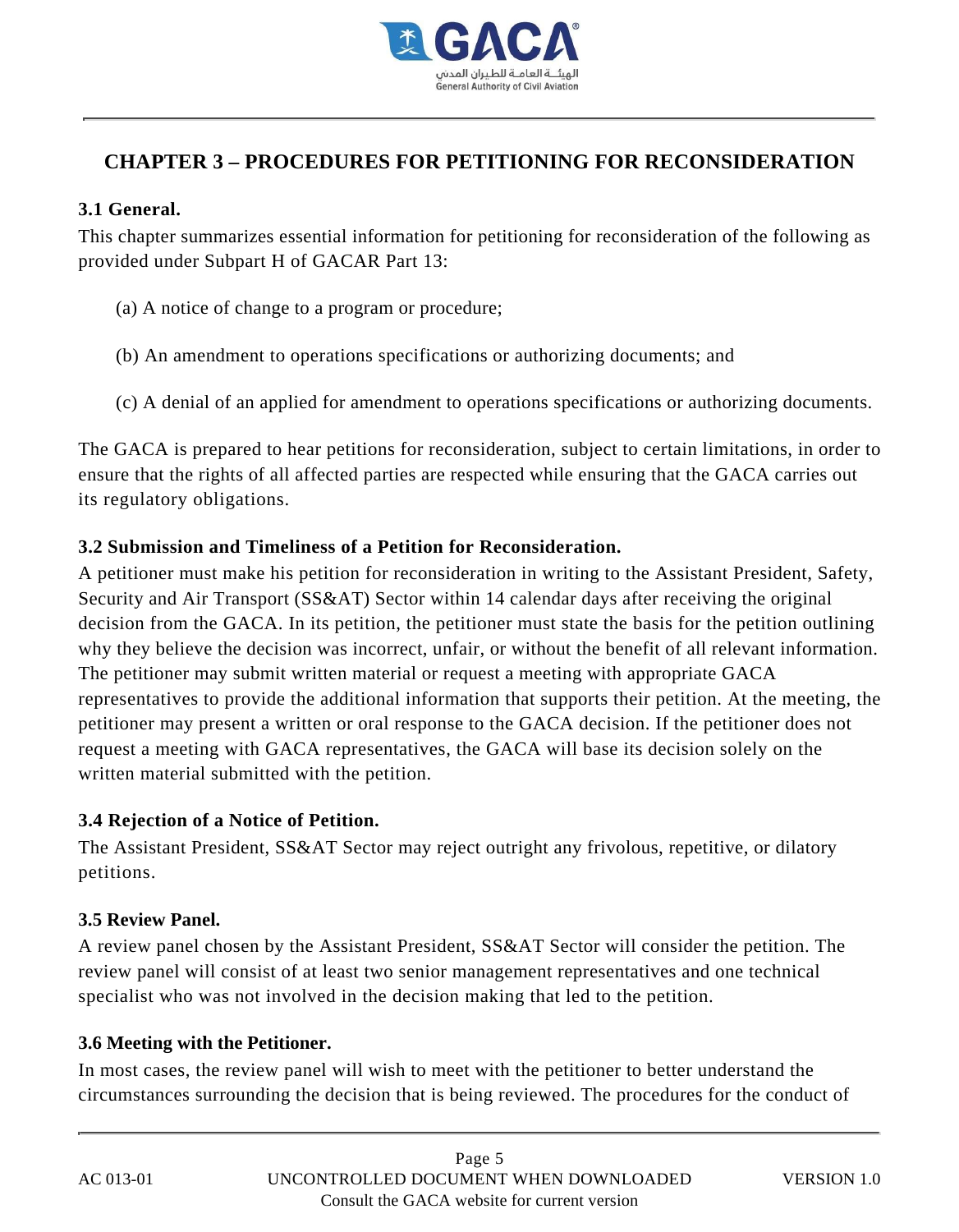

meetings with the petitioner are as follows:

(a) *Scheduling.* The review panel will normally schedule meetings with the appellant within 15 calendar days of receipt of the petition.

(b) *Participants.* The petitioner and his representatives may attend the meeting with the review panel.

(c) *Meeting Record.* The GACA will keep a record of the meeting and send a copy of the meeting record to the petitioner within 15 working days of the meeting. The petitioner may send comments or proposed revisions to the GACA for consideration.

# **3.7 Decision.**

The review panel will consider the information provided by the petitioner and the GACA's records related to the decision being petitioned for reconsideration. The review panel will document its deliberations and rationale for its recommendations within 45 working days of the date of the petition. The Assistant President, SS&AT Sector will make the final decision of the petition with consideration of the recommendations of the review panel. The GACA will notify thepetitioner by registered mail of the final decision within 15 working days after the Assistant President makes his decision. The notice of decision will contain the following:

(a) *The Decision.* The decision may affirm, modify or reverse the original decision or action by the GACA. If the original decision is reversed or modified, the notice will state the effective date of the reversal and any actions required on the petitioner's part to resume or commence the performance of privileges

(b) *Reason for the Decision.* The notice will state the justification for the decision including a response to the arguments presented by the petitioner.